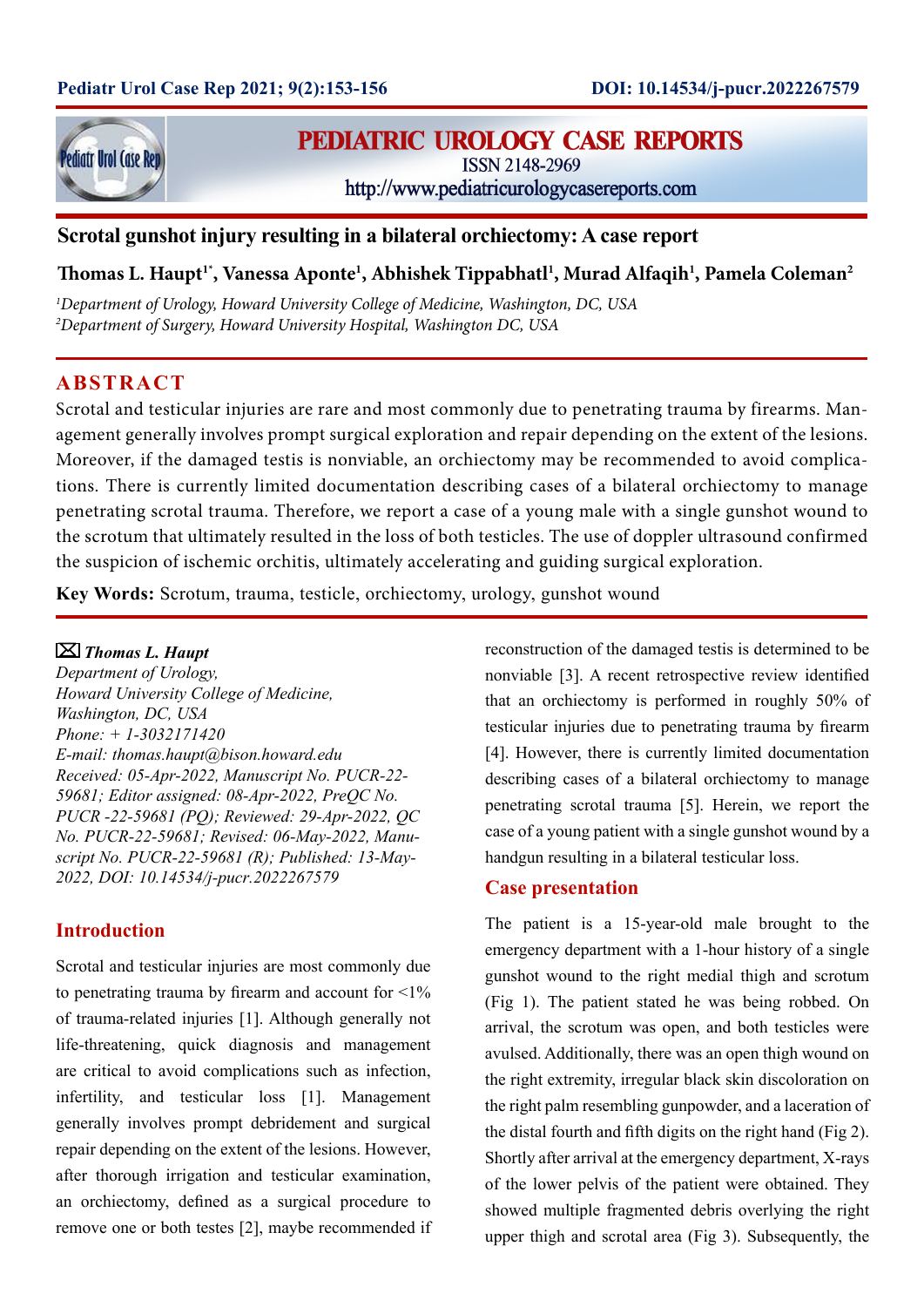patient underwent a scrotal ultrasound with a doppler that demonstrated the absence of significant blood flow to either the right or left testes. The time from the onset of the gunshot wound to the time of scrotal ultrasound was approximately 2.5 hours.



**Fig. 1.** Trajectory of the bullet: Entrance (yellow) and exit (green) of the GSW, with the exposed testicle.



**Fig. 2.** Irregular black skin discoloration on the right palm resembling gunpowder, and a laceration of the distal fourth and fifth digits on the right hand.



**Fig. 3.** X-ray of the right femur AP/LAT revealed extensive metallic fragments over the medial soft tissues of the proximal right thigh and over the scrotum compatible with gunshot wound.

Soon after, the decision to take the patient to the operating room was made, and upon surgical exploration, both spermatic cords were almost wholly avulsed from the proximal portion (Figs 4 and 5). Further examination showed diffuse foreign body debris involving the dartos fascia, tunica vaginalis, and spermatic cords. The testicles were exposed; no tunica albuginea was identifiable, and the epididymis was fractured from the superior pole of the testes (Fig 6). After meticulous exploration, both testicles were determined to be nonviable, and a bilateral total orchiectomy was performed. The penis was able to be salvaged. The area was irrigated, and a drain was placed exiting a separate incision of the left hemiscrotum. The scrotal wall was reconstructed, and the underlying dartos fascia was closed.



**Fig. 4.** Disrupted and avulsed spermatic cord secondary to GSW injury of the right testicle.



**Fig. 5.** Disrupted and avulsed spermatic cord secondary to GSW injury of the left testicle.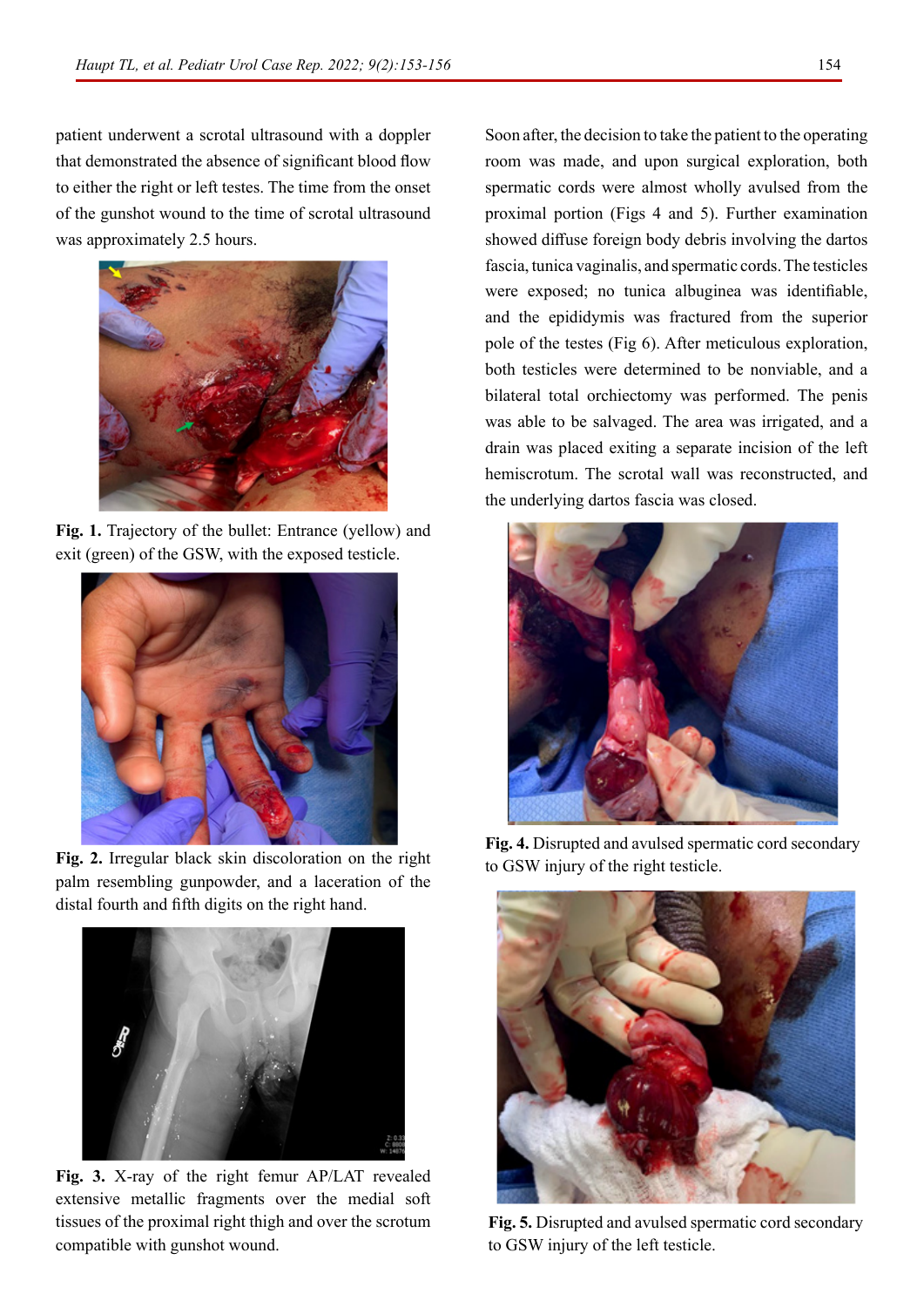

**Fig. 6.** Exposed left testicle, with no identifiable tunica albuginea, and a fractured epididymis from the superior pole of the testes.

Postoperative care involved medical management of primary hypogonadism and two operative procedures performed by plastic surgery for the right thigh injury. The testosterone level after the injury but before the bilateral orchiectomy was approximately 78 ng/ dL. Subsequently, on postoperative day one, the testosterone level dropped to 14 ng/dL, and the FSH and LH levels were recorded to be 5.83 IU/L and 2.91 IU/L, respectively. Twelve days after the bilateral orchiectomies, the testosterone level was recorded as <10 ng/dL, and the FSH and LH levels were recorded to be 53.50 IU/L and 27.97 IU/L, respectively. The patient was followed up with endocrine and plastic surgery one week later.

# **Results and Discussion**

MThis case is compelling due to the unique features of the patient's age, mechanism of injury, and that single gunshot wound to the scrotum ended in bilateral testicular loss. In previous literature, the median age of the reported patients with testicular and scrotal trauma is approximately 31 years [1]. In contrast, we report a 15-year-old. This atypical age is near the end of puberty, and this injury precludes a lifetime of numerous endocrine consequences due to a deficit of endogenous testosterone.

Additionally, a unique aspect of this case is that the patient did not fully explain the mechanism of the gun injury. Upon questioning, the patient stated that

an assailant was robbing him in front of him. However, given the trajectory of the bullet and the gun powderlike discoloration and lesions on the patient's hand, we determined that the injury was most likely an accidental discharge, most often described as self-inflicted [6]. Previous reports of self-inflicted testicular injuries are limited and considered very rare [6,7]. A prior case series by Ukpong et al. reported a patient who sustained a selfinflicted bilateral testicular injury following accidental discharges from a handgun kept in his pants pockets [6]. However, unlike in our case, this patient's testes were salvaged by repair after thorough debridement. In summary, scrotal and testicular injuries are rare and only account for <1% of trauma-related injuries [1]. A bilateral testicular injury from a single gunshot wound is even rarer [5,8]. In a previous study, Sinham et al. reported that out of 97 patients with genital gunshot injuries, only 6 patients' experienced bilateral testicular injuries [4]. The difference in outcome between our case and previous self-inflicted testicular injuries makes our case even rarer in that our patient lost both testicles.

Moreover, in this case, the utilization of ultrasound confirmed the suspicion of tunica albuginea rupture and absent blood flow to both testes. This finding was subsequently confirmed during surgical exploration of the scrotum. Unfortunately, the tunica albuginea was hardly identifiable, and both testicles were determined to be nonviable, leading to the bilateral orchidectomy being performed. The American Urology Association (AUA) clinical recommendations for blunt scrotal injuries entail quick imaging modalities such as doppler ultrasound to assess testicular damage, while penetrating injuries warrant urgent surgical exploration due to the increased risk of testicular rupture [3]. Furthermore, previous literature recommends that scrotal ultrasonography only be used for patients with a low index of suspicion due to intact dartos fascia, as the sensitivity of scrotal ultrasound has been demonstrated to be limited [4,9,10]. However, in this case, the magnitude of the injury was so severe that the Doppler ultrasound confirmed the suspicion of absent blood flow to the testes and loss of structural integrity, which ultimately helped in the navigation of surgical exploration rather than the utilization of Doppler